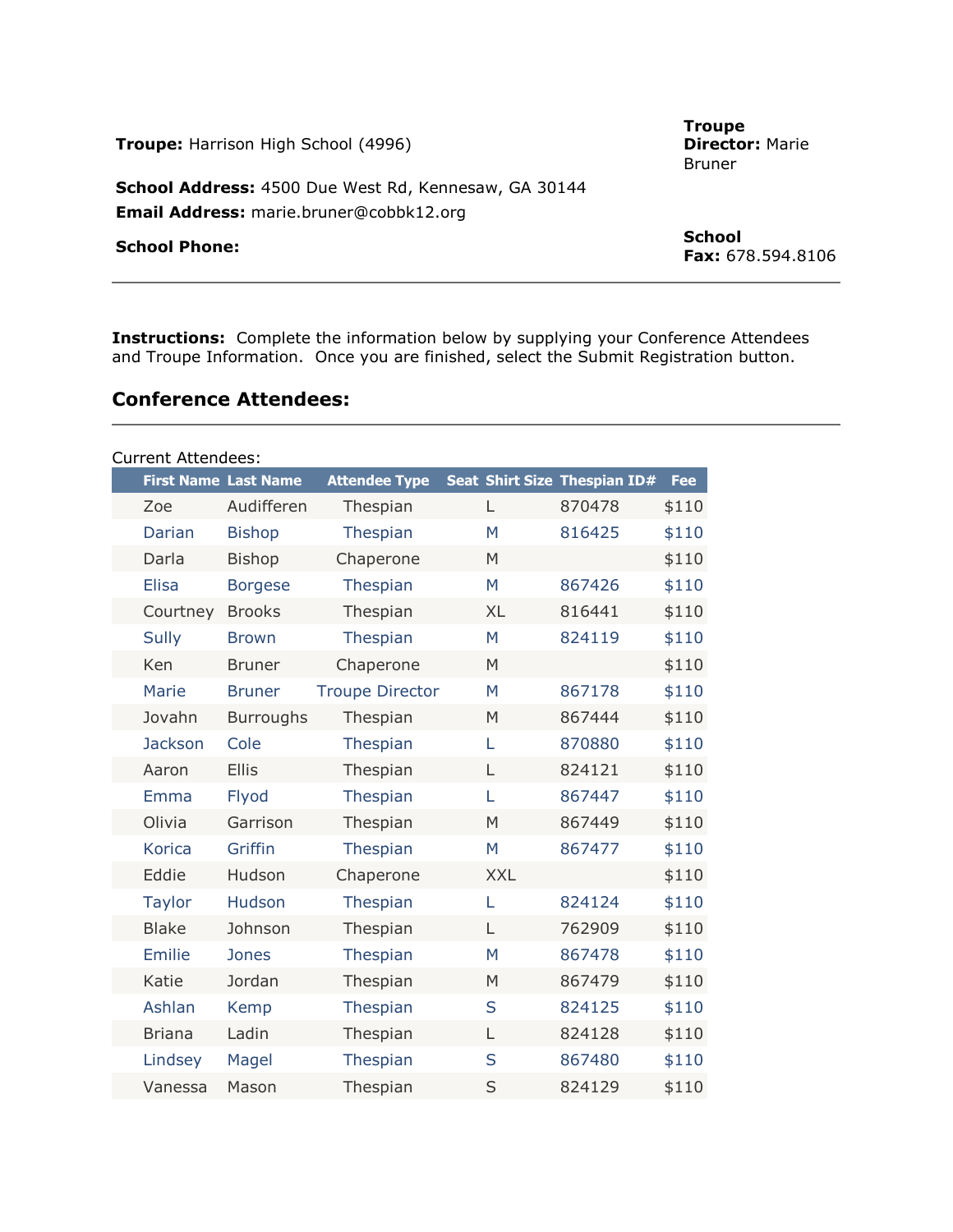|  | Hannah         | <b>McDowell</b> | Thespian        | M         | 824131 | \$110 |
|--|----------------|-----------------|-----------------|-----------|--------|-------|
|  | Madison        | Melson          | Thespian        | M         | 824132 | \$110 |
|  | Indy           | Michio          | Thespian        | S         | 867481 | \$110 |
|  | James          | Mifflin         | Thespian        | M         | 766365 | \$110 |
|  | <b>Mallory</b> | Mifflin         | Thespian        | L         | 867522 | \$110 |
|  | Cayla          | Moskal          | Thespian        | L         | 867484 | \$110 |
|  | Morgan         | Odom            | Thespian        | L         | 867485 | \$110 |
|  | Chloe          | Perry           | Thespian        | L         | 824134 | \$110 |
|  | Makayla        | Presley         | Thespian        | L         | 867487 | \$110 |
|  | Kailey         | Ratcliffe       | Thespian        | S         | 867488 | \$110 |
|  | Abigail        | Roshaven        | Thespian        | M         | 867489 | \$110 |
|  | Priscilla      | Thornton        | Chaperone       | L         |        | \$110 |
|  | <b>Brandon</b> | Toebe           | <b>Thespian</b> | M         | 867491 | \$110 |
|  | Hannah         | Woodward        | Thespian        | XL        | 867492 | \$110 |
|  | Olivia         | Woodward        | <b>Thespian</b> | <b>XL</b> | 824138 | \$110 |

# **Registration Summary:**

|                          | Date Created: 10/2/2014 9:49:39 AM | Attendee Counts:    | <b>Shirt Counts:</b> |
|--------------------------|------------------------------------|---------------------|----------------------|
|                          | Created By: MarieCBruner           | Chaperone (4)       | L(13)                |
| Date Accepted: 10/7/2014 |                                    | Thespian (33)       | M(16)                |
| Accepted By: Eric E      |                                    | Troupe Director (1) | S(5)                 |
|                          |                                    |                     | XL(3)                |
|                          |                                    |                     | XXL(1)               |

### **Fees:**

Mail a copy of your registration and a check for your fees to: Troupe Assessment: \$55 Attendance Fees: \$4180 Late Fee: \$0  $\lVert \cdot \rVert$ Correction Fee: \$50 Total Due: \$4285 Total Paid: \$4285 Balance: \$0

# **Troupe Information:**